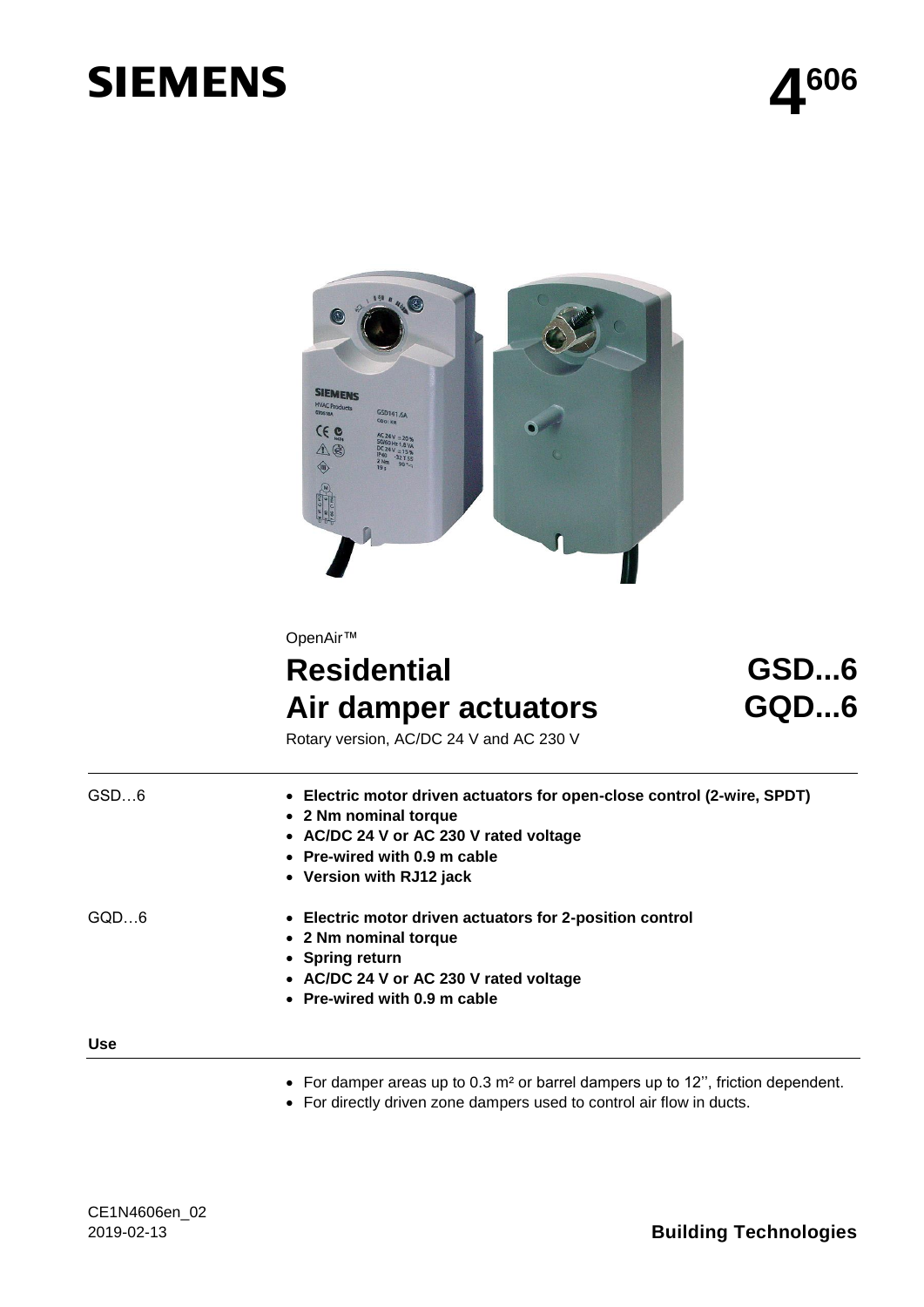### **Type Summary**

| Non-spring return -<br>rotary air damper | <b>Type</b>             | <b>Operating voltage</b> | <b>Control signal</b>    | <b>Cable length</b> | Coupling |
|------------------------------------------|-------------------------|--------------------------|--------------------------|---------------------|----------|
|                                          | GSD141.6A               | $AC/DC$ 24 V             | Open-close <sup>2)</sup> | 0.9 <sub>m</sub>    | Ø8 mm    |
| actuators                                | GSD141.6K <sup>1)</sup> | AC/DC 24 V               | Open-close <sup>2)</sup> | RJ12 jack           | Ø8 mm    |
|                                          | GSD341.6A <sup>1)</sup> | AC 230 V                 | Open-close <sup>2)</sup> | 0.9 <sub>m</sub>    | Ø8 mm    |

| <b>Spring return -</b><br>rotary air damper | <b>Type</b> | <b>Operating voltage</b> | <b>Control signal</b> | Cable<br>lenath  | Coupling           |
|---------------------------------------------|-------------|--------------------------|-----------------------|------------------|--------------------|
| actuators                                   | GQD121.6A   | AC/DC 24 V               | 2-position            | 0.9 <sub>m</sub> | $\varnothing$ 8 mm |
|                                             | GQD321.6A   | AC 230 V                 | 2-position            | 0.9 <sub>m</sub> | $\varnothing$ 8 mm |

<sup>1)</sup> While stocks last

2) 2-wire, SPDT: single pole - double-throw

#### **Functions**

| Type             | GSD141.6 $1)$<br>GSD341.6A <sup>1)</sup>                                             | GQD121.6A<br>GQD321.6A                                                                                                        |
|------------------|--------------------------------------------------------------------------------------|-------------------------------------------------------------------------------------------------------------------------------|
| Control type     | Open-close <sup>2)</sup>                                                             | 2-position                                                                                                                    |
| Rotary direction | Clockwise or counter-clockwise<br>movement depends on the<br>wiring of the actuator. |                                                                                                                               |
| Spring return    |                                                                                      | On power failure or when the operating<br>voltage is switched off, the spring returns<br>the actuator to its mechanical zero. |

<sup>1)</sup> While stocks last

2) 2-wire, SPDT: single pole - double-throw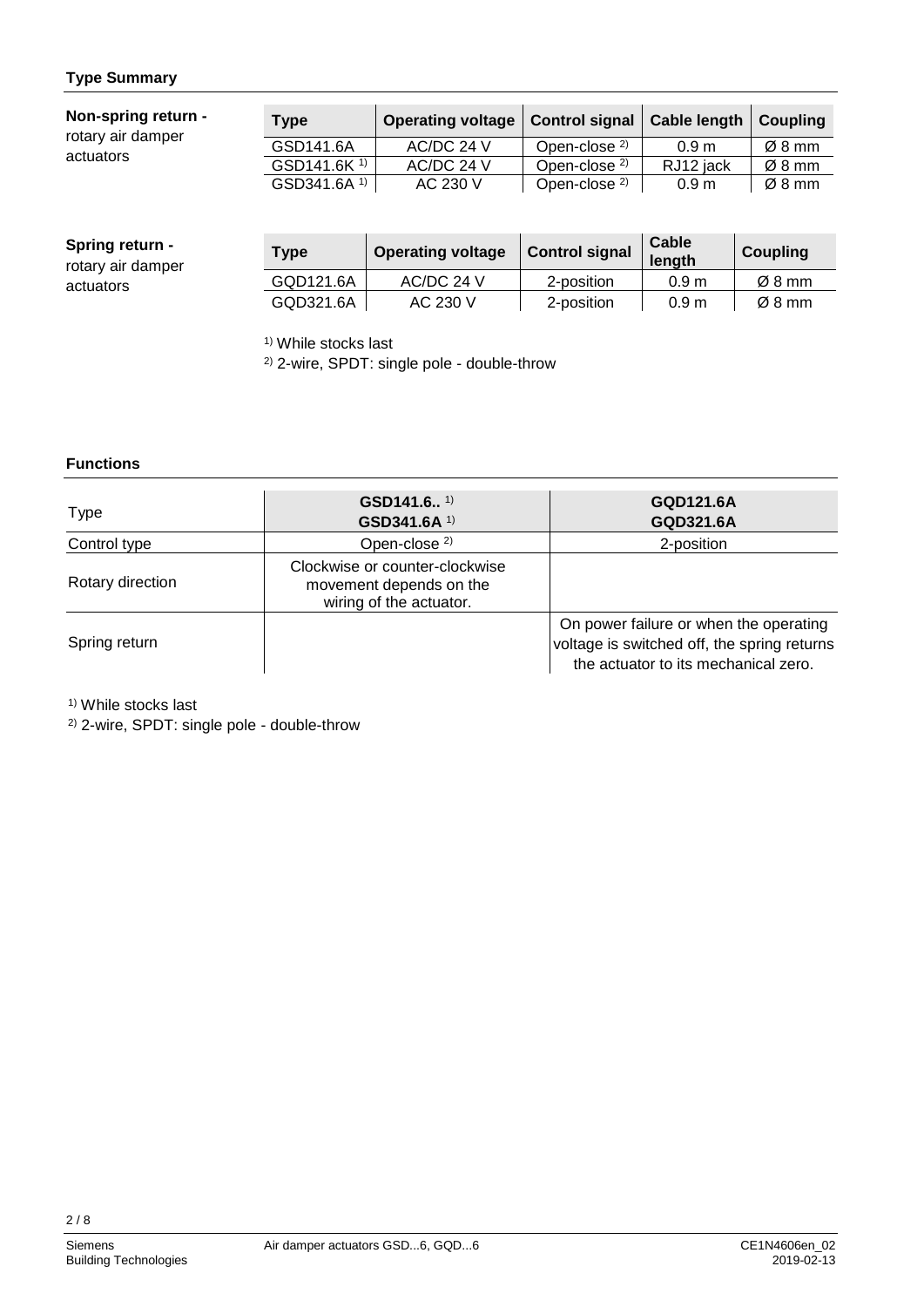#### **Technical Data**

| Power supply<br>AC/DC 24 V |                                 | Operating voltage AC / Frequency<br>Operating voltage DC |                                               | AC 24 V $\pm$ 20 % ; 50 / 60 Hz<br>DC 24 V $\pm$ 15 % |
|----------------------------|---------------------------------|----------------------------------------------------------|-----------------------------------------------|-------------------------------------------------------|
|                            |                                 | Safety extra-low (SELV) or                               |                                               |                                                       |
|                            |                                 |                                                          | Protection by extra-low voltage (PELV) as per | <b>HD 384</b>                                         |
|                            |                                 | Requirements of external safety isolating                |                                               |                                                       |
|                            |                                 | transformer (100 % duty cycle)                           |                                               | EN 61 558                                             |
|                            |                                 | Fuse for incoming supply line (fast)                     |                                               | 2 A                                                   |
|                            |                                 | Power consumption                                        |                                               |                                                       |
|                            |                                 | $-$ GSD141.6 $^{3)}$                                     | (running)                                     | 2 VA / 1.5 W                                          |
|                            |                                 |                                                          | (holding)                                     | 1 VA / 0.5 W                                          |
|                            |                                 | $-$ GQD121.6A                                            | (running)                                     | 6.5 VA / 4.5 W                                        |
|                            |                                 |                                                          | (holding)                                     | 4 VA / 2.5 W                                          |
|                            | Power supply                    | Operating voltage / Frequency                            |                                               | AC 230 V $\pm$ 15 %; 50 / 60 Hz                       |
|                            | AC 230 V                        | Fuse for incoming supply line (fast)                     |                                               | 2 A                                                   |
|                            |                                 | Power consumption                                        |                                               |                                                       |
|                            |                                 | $-$ GSD341.6A $^{3)}$                                    | (running)                                     | 12 VA / 2 W                                           |
|                            |                                 |                                                          | (holding)                                     | 12 VA / 2 W                                           |
|                            |                                 | $-$ GQD321.6A                                            | (running)                                     | 10 VA / 4.5 W                                         |
|                            |                                 |                                                          | (holding)                                     | 7 VA / 3 W                                            |
|                            |                                 |                                                          |                                               |                                                       |
|                            | Function data                   | Nominal torque                                           |                                               | 2 Nm                                                  |
|                            |                                 | Maximum torque                                           |                                               | 6 Nm                                                  |
|                            |                                 | Nominal rotational angle                                 |                                               | $90^\circ$                                            |
|                            |                                 | Maximum rotational angle                                 |                                               |                                                       |
|                            |                                 | (mechanically limited)                                   |                                               | $95^\circ \pm 2^\circ$                                |
|                            |                                 | Runtime for nominal rotational angle 90 °                |                                               | 30 <sub>s</sub>                                       |
|                            |                                 | Closing time with spring return                          |                                               |                                                       |
|                            |                                 | (on power failure)                                       |                                               | 15 <sub>s</sub>                                       |
|                            |                                 | Duty cycle                                               |                                               | 100 %                                                 |
|                            |                                 | Direction of rotation                                    |                                               | Clockwise / Counter-clockwise                         |
|                            |                                 | Mechanical life                                          |                                               | 25 000 cycles                                         |
|                            | <b>Connection cables</b>        | Cable length                                             |                                               | 0.9 <sub>m</sub>                                      |
|                            |                                 | Cross-section                                            |                                               | $0.75$ mm <sup>2</sup>                                |
|                            | Housing protection              | Degree of protection as per EN 60 529                    |                                               | <b>IP40</b>                                           |
|                            | <b>Protection class</b>         | Insulation class                                         |                                               | EN 60 730                                             |
|                            |                                 | $-$ AC 230 V                                             |                                               | $\Box$                                                |
|                            |                                 | $-$ AC/DC 24 V                                           |                                               | (III)                                                 |
|                            | <b>Environmental conditions</b> | Operation                                                |                                               | IEC 721-3-3                                           |
|                            |                                 | - Climatic conditions                                    |                                               | Class 3K5                                             |
|                            |                                 | - Mounting location                                      |                                               | interior, weather-protected                           |
|                            |                                 | - Temperature extended                                   |                                               | $-32+55$ °C                                           |
|                            |                                 | - Humidity (non-condensing)                              |                                               | $<$ r.H. 95 %                                         |
|                            |                                 | Transport                                                |                                               | IEC 721-3-2                                           |
|                            |                                 | - Climatic conditions                                    |                                               | Class 2K3                                             |
|                            |                                 | - Temperature extended                                   |                                               | $-32+70$ °C                                           |
|                            |                                 | - Humidity (non-condensing)                              |                                               | $<$ 95 % R.H.                                         |
|                            |                                 | Storage                                                  |                                               | IEC 721-3-1                                           |
|                            |                                 | - Climatic conditions                                    |                                               | Class 1K3                                             |
|                            |                                 | - Temperature extended                                   |                                               | $-32+50$ °C                                           |
|                            |                                 | - Humidity (non-condensing)                              |                                               | < 95 % R.H.                                           |
|                            |                                 |                                                          |                                               |                                                       |

3 / 8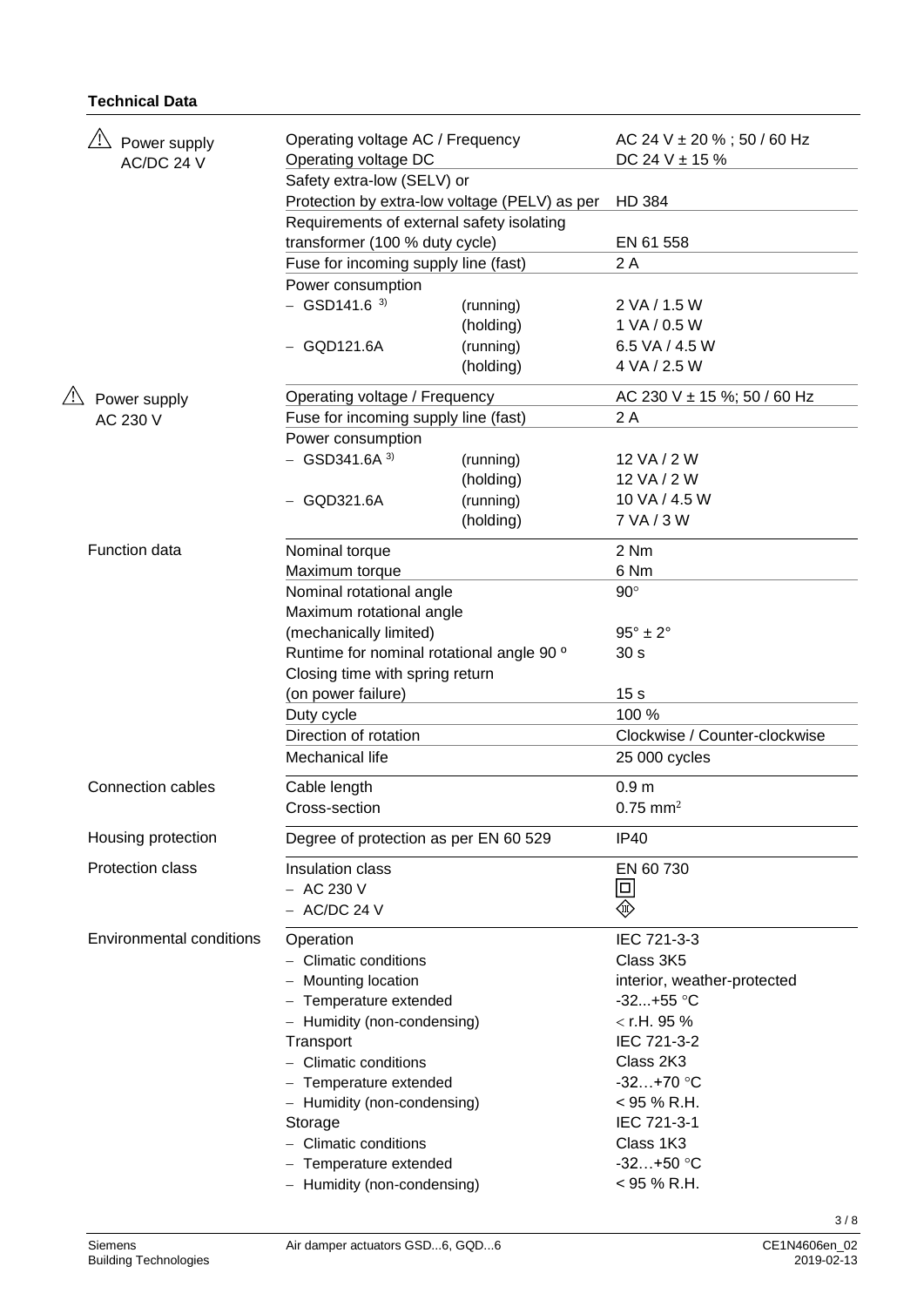|                   | <b>Mechanical conditions</b>                                                                                   | Class 2M2                                                  |                                                     |  |  |  |  |
|-------------------|----------------------------------------------------------------------------------------------------------------|------------------------------------------------------------|-----------------------------------------------------|--|--|--|--|
| Standards         | <b>Product Safety</b>                                                                                          |                                                            |                                                     |  |  |  |  |
|                   | Automatic electrical controls for household                                                                    |                                                            |                                                     |  |  |  |  |
|                   | and similar use (type 1)                                                                                       | IEC/EN 60 730-2-14                                         |                                                     |  |  |  |  |
|                   | Electromagnetic compatibility (Application)                                                                    | For residential, commercial and<br>industrial environments |                                                     |  |  |  |  |
|                   |                                                                                                                | GSD.6                                                      | GQD.6                                               |  |  |  |  |
|                   | EU Conformity (CE)                                                                                             |                                                            | A5W00004362 <sup>1)</sup> A5W00004364 <sup>1)</sup> |  |  |  |  |
|                   |                                                                                                                | GSD.6                                                      | GQD.6                                               |  |  |  |  |
|                   | <b>RCM Conformity</b>                                                                                          |                                                            | A5W00004363 <sup>1)</sup> A5W00004365 <sup>1)</sup> |  |  |  |  |
|                   | Product environmental declaration <sup>2)</sup>                                                                |                                                            | CM2E4604E <sup>1)</sup>                             |  |  |  |  |
| <b>Dimensions</b> | Actuator                                                                                                       |                                                            |                                                     |  |  |  |  |
|                   | $W \times H \times D$ (see section "Dimension")                                                                |                                                            | 70 X 121.4 X 62.5                                   |  |  |  |  |
|                   | Damper shaft                                                                                                   |                                                            |                                                     |  |  |  |  |
|                   | $-$ Round                                                                                                      | 8 mm                                                       |                                                     |  |  |  |  |
|                   | Min. length                                                                                                    | $15 \text{ mm}$                                            |                                                     |  |  |  |  |
|                   | Max. shaft hardness                                                                                            | 300 HV                                                     |                                                     |  |  |  |  |
| Weight            | Without packaging                                                                                              |                                                            |                                                     |  |  |  |  |
|                   | GSD141.6A                                                                                                      | $0.43$ kg                                                  |                                                     |  |  |  |  |
|                   | $-$ GSD141.6K $3)$                                                                                             | $0.36$ kg                                                  |                                                     |  |  |  |  |
|                   | $-$ GSD341.6A $^{3)}$                                                                                          | $0.44$ kg                                                  |                                                     |  |  |  |  |
|                   | $-$ GQD121.6A                                                                                                  | 0.47 kg                                                    |                                                     |  |  |  |  |
|                   | $0.48$ kg<br>- GOD321.6A                                                                                       |                                                            |                                                     |  |  |  |  |
|                   | <sup>1)</sup> The documents can be downloaded from http://siemens.com/bt/download                              |                                                            |                                                     |  |  |  |  |
|                   | <sup>2)</sup> The product environmental declaration contains data on environmentally compatible product design |                                                            |                                                     |  |  |  |  |

and assessments (RoHS compliance, materials composition, packaging, environmental benefit, disposal).

3) While stocks last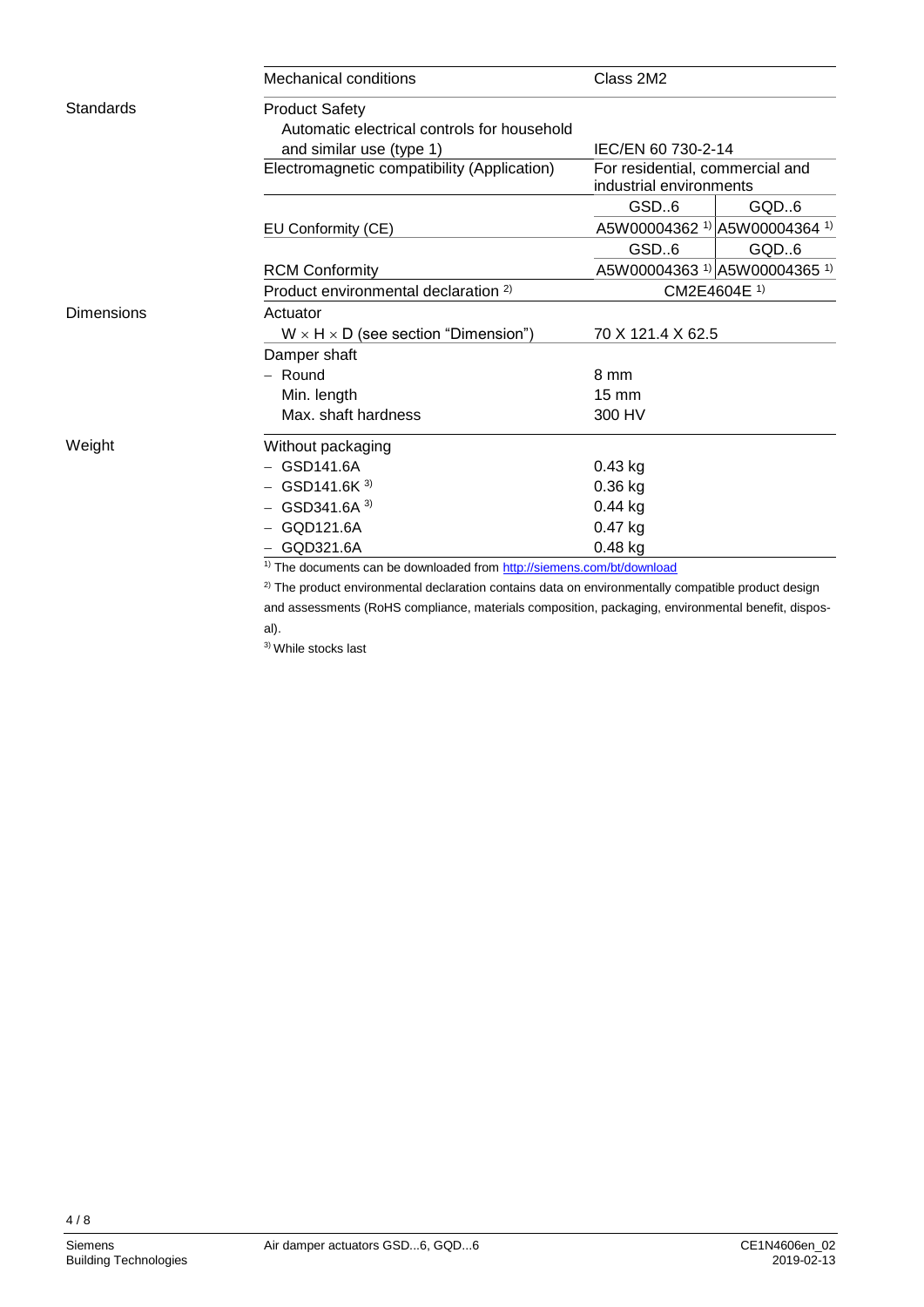| <b>Basic components</b><br>Housing<br>Gear train | Fiberglass reinforced plastic<br>Maintenance-free, low-noise                                                                                                                                                                                                                                                                                               |
|--------------------------------------------------|------------------------------------------------------------------------------------------------------------------------------------------------------------------------------------------------------------------------------------------------------------------------------------------------------------------------------------------------------------|
| <b>Engineering notes</b>                         |                                                                                                                                                                                                                                                                                                                                                            |
| <b>STOP</b>                                      | This section explains general and system-specific regulations for mains and oper-<br>ating voltages. It also contains important information regarding your own safety and<br>that for your plant.                                                                                                                                                          |
| Intended use                                     | Use these actuators as described in the basic system documentation for the ap-<br>plied control systems. Additionally, take account of all actuator-specific features<br>and conditions as described in the brief description on the front page of this data<br>sheet (bold print) and in the sections "Use", "Engineering Notes" and "Technical<br>Data". |
| <u>/!\</u>                                       | The sections flagged with the warning symbol illustrated in the left margin contain<br>safety-related requirements and restrictions. It is important that these are adhered<br>in order to prevent physical injury and equipment damage.                                                                                                                   |
| $\sqrt{2}$ AC/DC 24 V supply                     | Operate the actuators only on safety extra-low voltage (SELV) or protective extra-<br>low voltage (PELV) as per HD 384.                                                                                                                                                                                                                                    |
| $\overline{\triangle}$ AC 230 V supply           | The actuators are double-insulated and there is no connection for the protective<br>ground.                                                                                                                                                                                                                                                                |
| <b>CAUTION</b>                                   | Do not open the actuator!<br>• The actuators are maintenance-free.<br>• Any repair work must be conducted by the manufacturer only.<br>• Opening the actuator will void the warranty.<br>• Spring return actuators contain pre-tensioned springs. Only trained personnel<br>may open such actuators (by means of special tools).                           |
| Parallel connection                              | Up to 10 actuators of the same type can be electrically wired in parallel. The ad-<br>missible cable length and cable cross-section must be observed.                                                                                                                                                                                                      |
| Sizing transformers for<br>AC 24 V               | Use safety insulating transformers as per EN 61 558 with double insulation, de-<br>signed for 100 % duty to supply SELV or PELV circuits.                                                                                                                                                                                                                  |
|                                                  | Observe all local safety rules and regulations pertaining to the sizing and protection<br>of transformers.                                                                                                                                                                                                                                                 |
|                                                  | Determine the transformer power consumption by adding up the power consump-<br>tion in VA for all actuators used.                                                                                                                                                                                                                                          |
| Wiring and<br>commissioning                      | Refer to the sections "Commissioning Notes" and "Wiring Diagrams" in this data<br>sheet as well as to the HVAC job drawings.                                                                                                                                                                                                                               |
| <b>Mounting notes</b>                            |                                                                                                                                                                                                                                                                                                                                                            |
| Mounting instructions                            | All information and steps to properly prepare and mount the actuator are listed in<br>the mounting instructions supplied with the actuator.                                                                                                                                                                                                                |
| Mounting position                                | Mount the actuator in a position which ensures easy access to the cables and to<br>the shaft adapter. Refer to the "Dimensions" section.                                                                                                                                                                                                                   |
| Damper shafts                                    | Information on minimum length and diameter for the damper shaft is available in<br>the "Technical Data" section.                                                                                                                                                                                                                                           |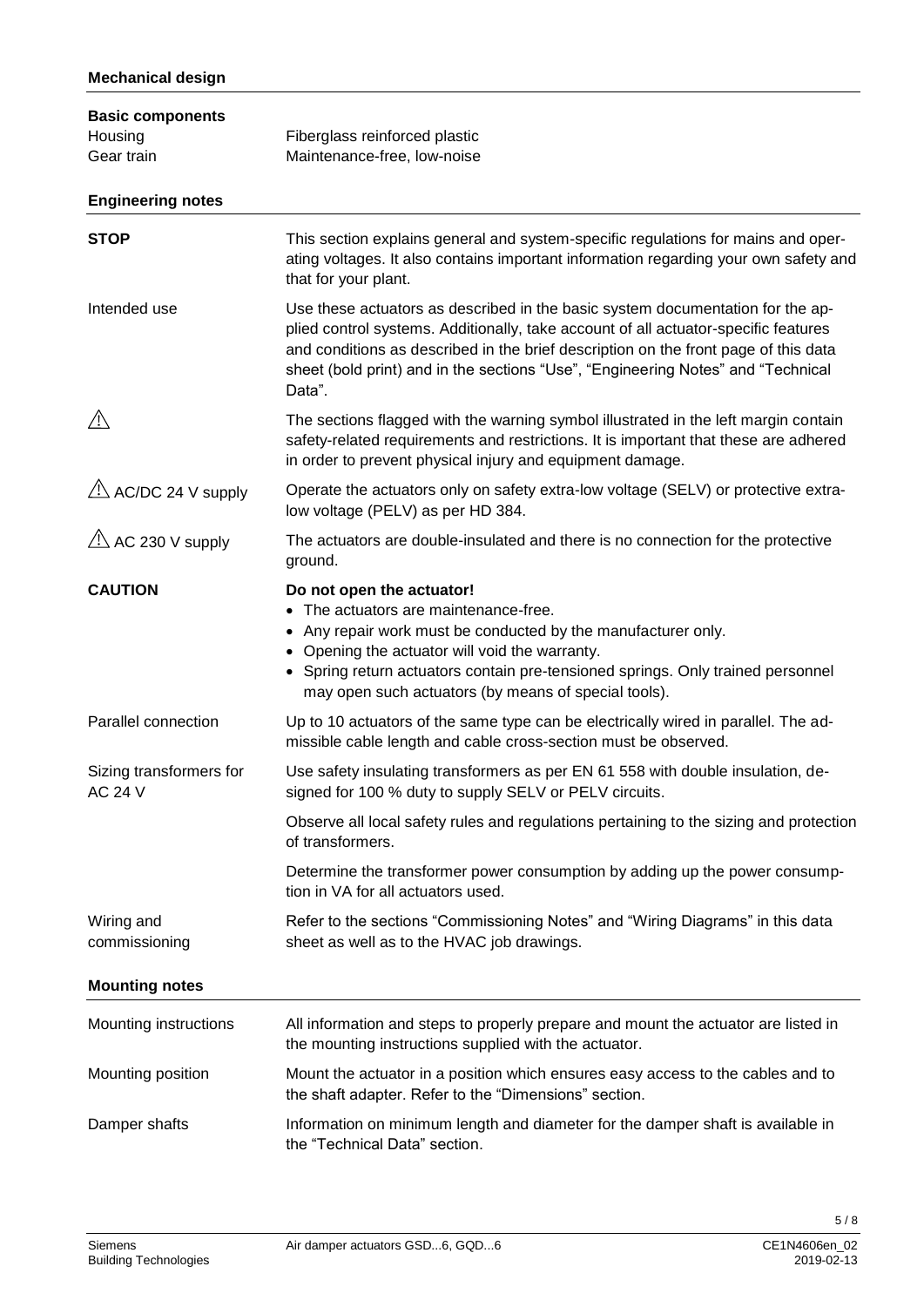

The device is considered electrical and electronic equipment for disposal in terms of the applicable European Directive and may not be disposed of as domestic garbage.

- Dispose of the device through channels provided for this purpose.
- Comply with all local and currently applicable laws and regulations.

#### **Commissioning notes**

| References              | For commissioning, the following reference documentation must be available:<br>• This data sheet<br>· Job diagram                                                                                                                                                                                                                      |                                                              |  |
|-------------------------|----------------------------------------------------------------------------------------------------------------------------------------------------------------------------------------------------------------------------------------------------------------------------------------------------------------------------------------|--------------------------------------------------------------|--|
| Ambient conditions      | Check to ensure that all permissible values, as contained in the section "Technical<br>Data", have been observed.                                                                                                                                                                                                                      |                                                              |  |
| Mechanical check        | • Check for proper mounting and ensure that all mechanical settings correspond<br>to the plant-specific requirements. Additionally, ensure that the dampers are<br>tightly closed when in the closed position.<br>• Check the direction of rotation.<br>• Fasten the actuator securely to avoid twisting and blocking of the actuator. |                                                              |  |
| Electrical check        | • Check to ensure that the cables are connected in accordance with the plant<br>wiring diagram (see "Wiring Diagrams").<br>• The operating voltage AC/DC 24 V (SELV/PELV) or AC 230 V must be within<br>the tolerance values.                                                                                                          |                                                              |  |
| <b>Functional check</b> |                                                                                                                                                                                                                                                                                                                                        |                                                              |  |
| GSD141.6A               | Power supply AC/DC 24 V wire red (1)<br>Control signal AC/DC 0 V<br>• Wire violet (6) ON:<br>• Wire orange (7) ON:                                                                                                                                                                                                                     | actuator turns clockwise<br>actuator turns counter-clockwise |  |
| GSD141.6K <sup>1)</sup> | Power supply AC/DC 24 V wires green/red (3/4)<br>Control signal AC/DC 0 V<br>• Wires black/white (1/2) ON:<br>• Wires blue/yellow (5/6) ON:                                                                                                                                                                                            | actuator turns clockwise<br>actuator turns counter-clockwise |  |
| GSD341.6A 1)            | Power supply AC 0 V wire blue (4)<br>Control signal AC 230 V<br>• Wire black (6) ON:<br>• Wire white (7) ON:                                                                                                                                                                                                                           | actuator turns clockwise<br>actuator turns counter-clockwise |  |
| GQD121.6A               | Power supply AC/DC 24 V wires red (1) and black (2)<br>• Power $ON:$<br>actuator turns clockwise<br>• Power OFF:<br>actuator turns mechanically counter-clockwise<br>(by spring)                                                                                                                                                       |                                                              |  |
| GQD321.6A               | Power supply AC 230 V wires brown (3) and blue (4)<br>• Power ON:<br>actuator turns clockwise<br>• Power OFF:<br>actuator turns mechanically counter-clockwise<br>(by spring)                                                                                                                                                          |                                                              |  |

1) While stocks last

6 / 8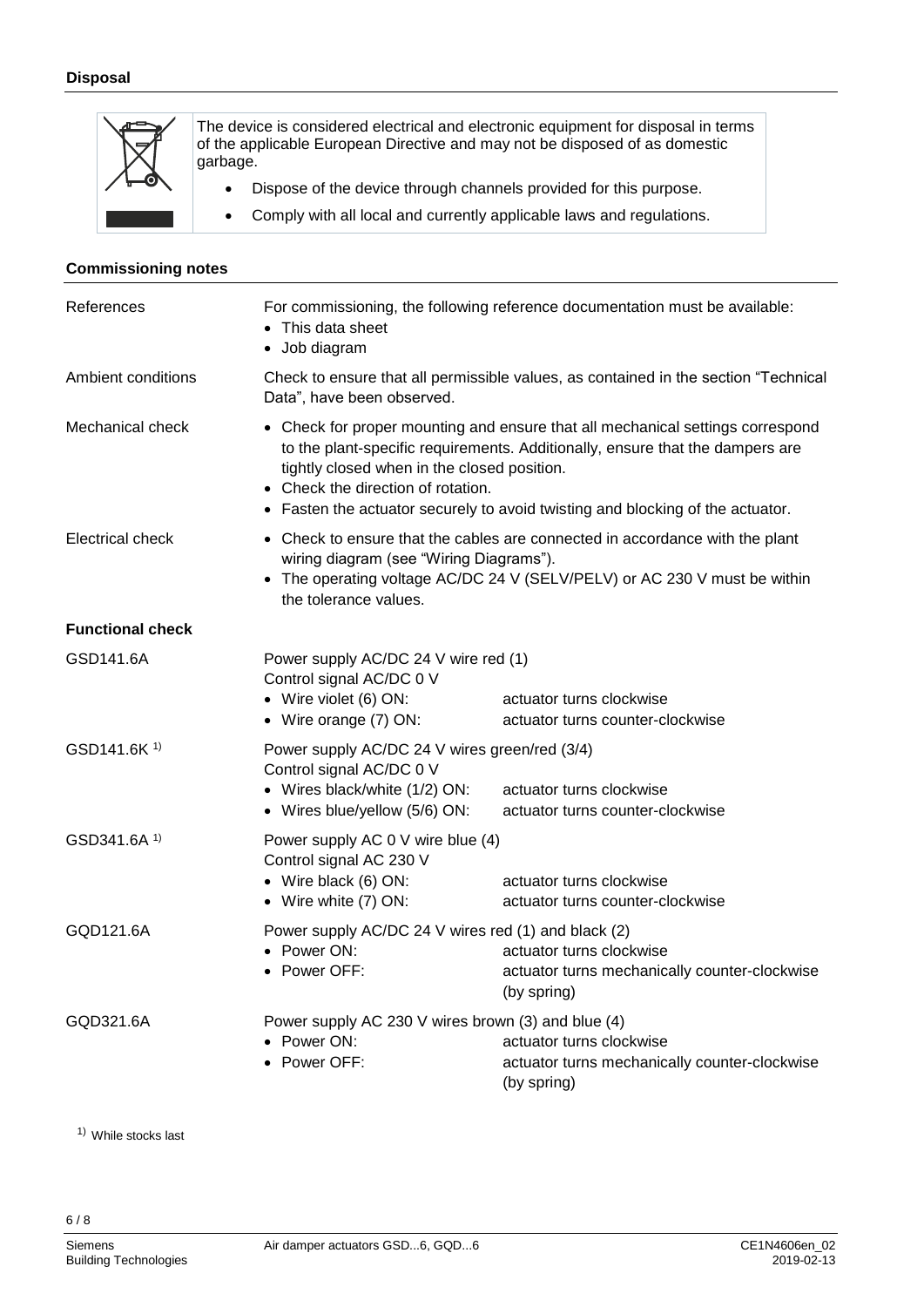#### **Wiring diagrams**

| GSD141.6 <sup>1)</sup>                                       | GSD341.6A <sup>1)</sup>                                          | <b>GQD121.6A</b>                                                       | GQD321.6A                               |
|--------------------------------------------------------------|------------------------------------------------------------------|------------------------------------------------------------------------|-----------------------------------------|
| AC/DC 0 V<br>(II)<br>6<br>Y12<br>Y14<br>M<br>G<br>AC/DC 24 V | AC 230 V<br>6<br>-17<br>Y14<br>Y12<br>м<br>=<br>N<br>4<br>AC 0 V | AC/DC 24 V<br>G<br>M<br>$=$<br>G <sub>0</sub><br>$\Omega$<br>AC/DC 0 V | AC 230 V<br>3<br>M<br>N<br>14<br>AC 0 V |

#### Cable labeling

| uwiu iuwuii iy          |                 |     |              |                     |                                               |  |
|-------------------------|-----------------|-----|--------------|---------------------|-----------------------------------------------|--|
| Pin                     | Cable           |     |              |                     | <b>Meaning</b>                                |  |
|                         | Code            | No. | Color        | <b>Abbreviation</b> |                                               |  |
|                         | G               |     | red          | <b>RD</b>           | System potential AC/DC 24 V                   |  |
| GSD141.6.<br>AC/DC 24 V | Y <sub>12</sub> | 6   | violet       | VT                  | Pos. signal clockwise AC/DC 0 V               |  |
|                         | Y14             |     | orange       | OG                  | Pos. signal counter-clockwise AC/DC 0 V       |  |
| GSD341.6A<br>AC 230 V   | N               | 4   | blue         | <b>BU</b>           | Neutral                                       |  |
|                         | Y <sub>12</sub> | 6   | black        | BK                  | Positioning signal clockwise AC 230 V         |  |
|                         | Y14             |     | white        | WH                  | Positioning signal counter-clockwise AC 230 V |  |
| GQD121.6A               | G               |     | red          | <b>RD</b>           | System potential AC/DC 24 V                   |  |
| AC/DC 24 V              | G0              | 2   | black        | BK                  | System neutral                                |  |
| GQD321.6A               |                 | 3   | <b>brown</b> | <b>BN</b>           | Line AC 230 V                                 |  |
| AC 230 V                | N               | 4   | blue         | BU                  | Neutral                                       |  |

### RJ12 jack GSD141.6K



1) While stocks last